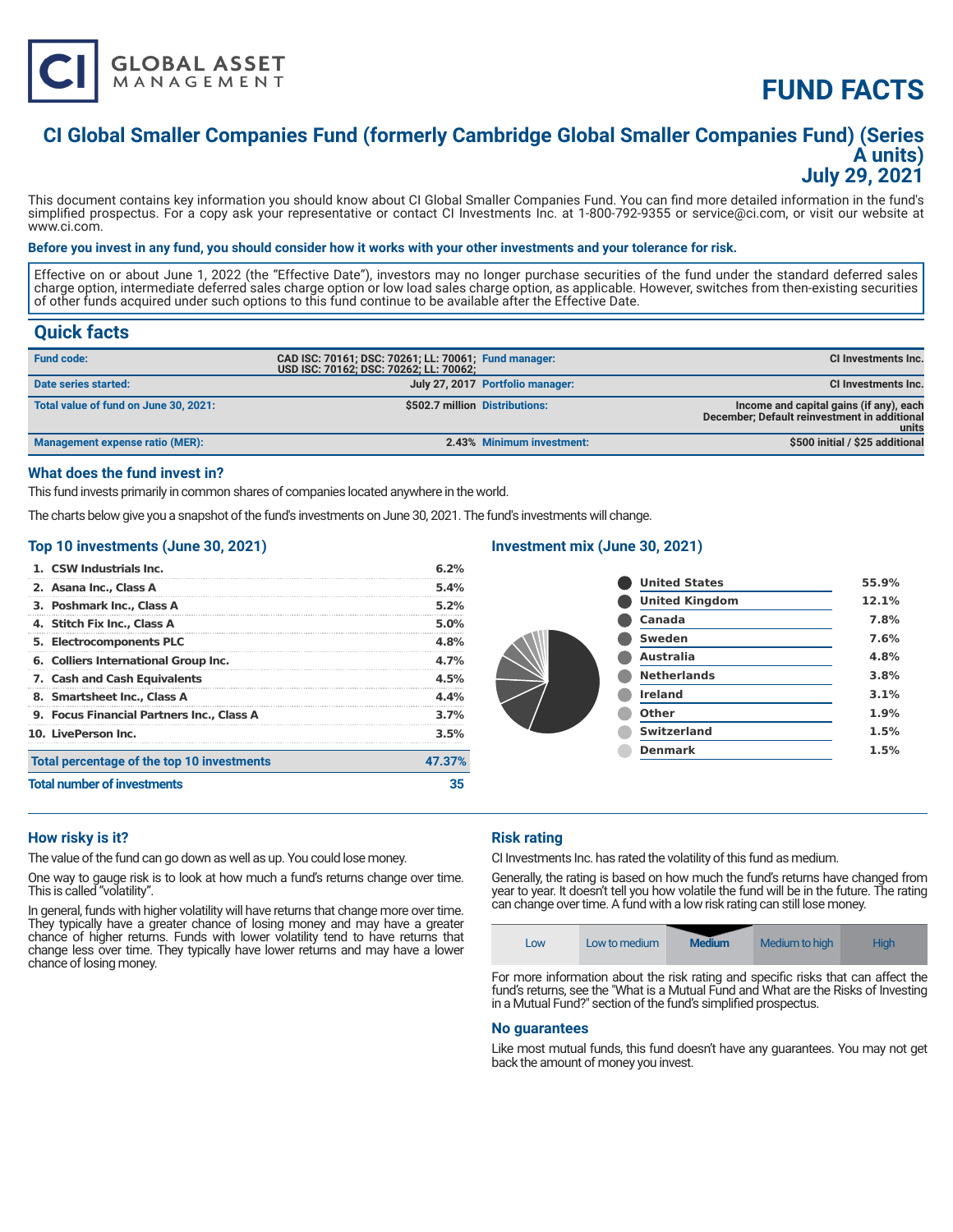### **CI Global Smaller Companies Fund (formerly Cambridge Global Smaller Companies Fund) (Series A units)**

#### **How has the fund performed?**

This section tells you how Series A securities of the fund have performed over the past 3 calendar years. Returns are after expenses have been deducted. These expenses reduce the fund's returns.

#### **Year-by-year returns**

This chart shows how Series A securities of the fund performed in each of the past 3 calendar years. This fund series dropped in value in 1 of the last 3 calendar years. The range of returns and change from year to year can help you assess how risky the fund has been in the past. It does not tell you how the fund will perform in the future.



#### **Best and worst 3-month returns**

This table shows the best and worst returns for Series A securities of the fund in a 3- month period over the past 3 calendar years. The best and worst 3-month returns could be higher or lower in the future. Consider how much of a loss you could afford to take in a short period of time.

|                     | <b>Return</b> | 3 months ending | If you invested \$1,000 at the beginning of the period |
|---------------------|---------------|-----------------|--------------------------------------------------------|
| <b>Best return</b>  | 30.3%         | June 30. 2020   | Vour investment would be \$1,303.                      |
| <b>Worst return</b> | $-23.6%$      | March 31, 2020  | Vour investment would be \$764.                        |

#### **Average return**

As at June 30, 2021, a person who invested \$1,000 in this series of units of the fund 3 years ago now has \$1,474. This works out to an annual compound return of 10.4%.

#### **Who is this fund for?**

#### **This fund may be suitable for you if you:**

- are seeking growth of capital associated with equity securities located anywhere in the world
- are investing for the medium and/or long term
- can tolerate medium risk

#### **A word about tax**

In general, you'll have to pay income tax on any money you make on a fund. How much you pay depends on the tax laws of where you live and whether you hold the fund in a registered plan, such as a Registered Retirement Savings Plan or a Tax-Free Savings Account.

Keep in mind that if you hold your fund in a non-registered account, fund distributions are included in your taxable income, whether you get them in cash or have them reinvested.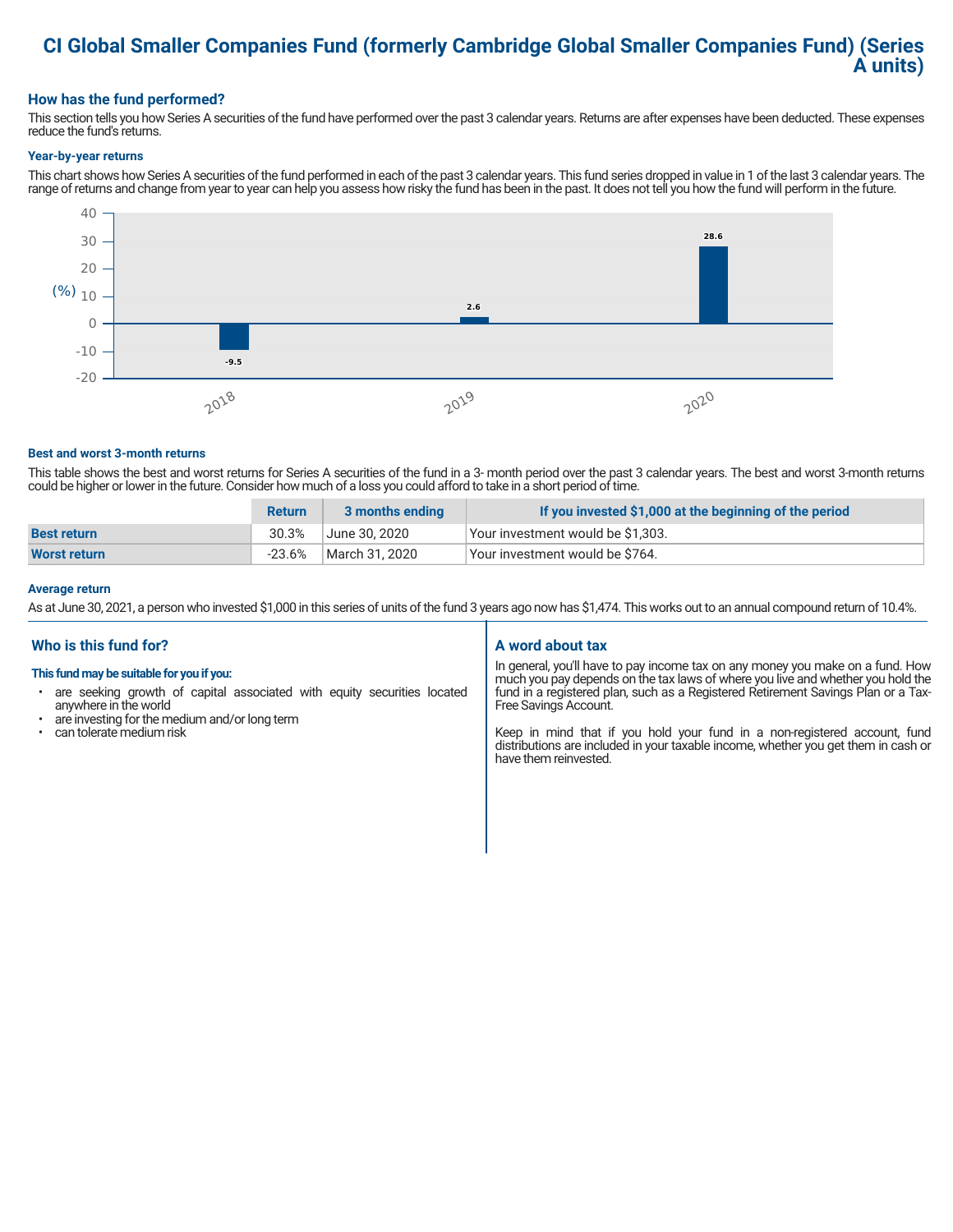## **CI Global Smaller Companies Fund (formerly Cambridge Global Smaller Companies Fund) (Series A units)**

#### **How much does it cost?**

The following tables show the fees and expenses you could pay to buy, own and sell Series A securities of the fund. The fees and expenses — including any commissions — can vary among series of a fund and among funds. Higher commissions can influence representatives to recommend one investment over another. Ask about other funds and investments that may be suitable for you at a lower cost.

#### **1. Sales charges**

You may have to choose a sales charge option when you buy Series A securities of the fund. Ask about pros and cons of each option.

| What you pay                           |                                                      | <b>How it works</b>                                                                                                                                                                                                                                                                                                                                                                                                                                                    |  |  |
|----------------------------------------|------------------------------------------------------|------------------------------------------------------------------------------------------------------------------------------------------------------------------------------------------------------------------------------------------------------------------------------------------------------------------------------------------------------------------------------------------------------------------------------------------------------------------------|--|--|
| in percent $(\%)$                      | in dollars<br>$(\$)$                                 |                                                                                                                                                                                                                                                                                                                                                                                                                                                                        |  |  |
| Initial sales charge                   |                                                      |                                                                                                                                                                                                                                                                                                                                                                                                                                                                        |  |  |
| 0 to 5.0% of the amount you buy        | \$0 to<br>$$50.00$ on<br>every<br>\$1,000 you<br>pay | You and your representative decide on the rate.<br>The initial sales charge is deducted from the amount you buy. It goes to your representative's firm as a commission.<br>$\bullet$                                                                                                                                                                                                                                                                                   |  |  |
| <b>Standard deferred sales charges</b> |                                                      |                                                                                                                                                                                                                                                                                                                                                                                                                                                                        |  |  |
| If you sell within:                    | \$0 to<br>$$55.00$ on                                | The standard deferred sales charge is a set rate and is deducted from the amount you sell based on the initial cost and<br>number of those securities.<br>When you buy the fund, we pay your representative's firm a commission of 5%. Any standard deferred sales charge you pay<br>$\bullet$                                                                                                                                                                         |  |  |
| 5.5%<br>1 year of buying               | every<br>\$1,000 of                                  | when you sell the fund goes to us.                                                                                                                                                                                                                                                                                                                                                                                                                                     |  |  |
| 5.0%<br>2 years of buying              | original<br>cost you                                 | You can sell up to 10% of your securities each year without paying a standard deferred sales charge subject to certain<br>restrictions ("10% free redemption right"). Your 10% free redemption right is reduced by the equivalent number of securities                                                                                                                                                                                                                 |  |  |
| 5.0%<br>3 years of buying              | sell                                                 | you would have received if you had reinvested any cash distributions you received during the calendar year. If you exercised<br>your 10% redemption right and redeem your securities before the standard deferred sales charge schedule has expired, your                                                                                                                                                                                                              |  |  |
| 4.0%<br>4 years of buying              |                                                      | standard deferred sales charge on a full redemption would be the same as if you had not redeemed securities under your<br>10% free redemption right.<br>If you hold the fund in a non-registered account, if applicable, you can ask to receive cash distributions which are not<br>subject to standard deferred sales charges.<br>You can switch between standard deferred sales charge funds at any time without paying this sales charge. The standard<br>$\bullet$ |  |  |
| 4.0%<br>5 years of buying              |                                                      |                                                                                                                                                                                                                                                                                                                                                                                                                                                                        |  |  |
| 3.0%<br>6 years of buying              |                                                      |                                                                                                                                                                                                                                                                                                                                                                                                                                                                        |  |  |
| 2.0%<br>7 years of buying              |                                                      | deferred sales charge schedule will be based on the date you bought securities of the first fund and the rates and duration<br>of such schedule shall continue to apply.                                                                                                                                                                                                                                                                                               |  |  |
| 0.0%<br>After 7 years                  |                                                      | Your securities will be converted into the initial sales charge option after the expiry of the standard deferred sales charge<br>schedule if you qualify for CI Prestige (and if available for your securities) and such securities will participate in CI Prestige.                                                                                                                                                                                                   |  |  |
| Low-load sales charges                 |                                                      |                                                                                                                                                                                                                                                                                                                                                                                                                                                                        |  |  |
| If you sell within:                    | \$0 to<br>\$30.00 on<br>every                        | The low-load sales charge is a set rate and is deducted from the amount you sell based on the initial cost and number of<br>those securities.<br>When you buy the fund, we pay your representative's firm a commission of up to 2.5%. Any low-load sales charge you pay                                                                                                                                                                                                |  |  |
| 3.0%<br>1 year of buying               | \$1.000 of<br>original                               | when you sell the fund goes to us.<br>If you hold the fund in a non-registered account, if applicable, you can ask to receive cash distributions which are not<br>$\bullet$                                                                                                                                                                                                                                                                                            |  |  |
| 2.5%<br>2 years of buying              | cost you                                             | subject to low-load sales charges.                                                                                                                                                                                                                                                                                                                                                                                                                                     |  |  |
| 2.0%<br>3 years of buying              | sell                                                 | . You can switch between low-load sales charge funds at any time without paying this sales charge. The low-load sales<br>charge schedule will be based on the date you bought securities of the first fund and the rates and duration of such                                                                                                                                                                                                                          |  |  |
| 0.0%<br>After 3 years                  |                                                      | schedule shall continue to apply.<br>Your securities will be converted into the initial sales charge option after the expiry of the low-load sales charge schedule if<br>you qualify for CI Prestige (and if available for your securities) and such securities will participate in CI Prestige.                                                                                                                                                                       |  |  |